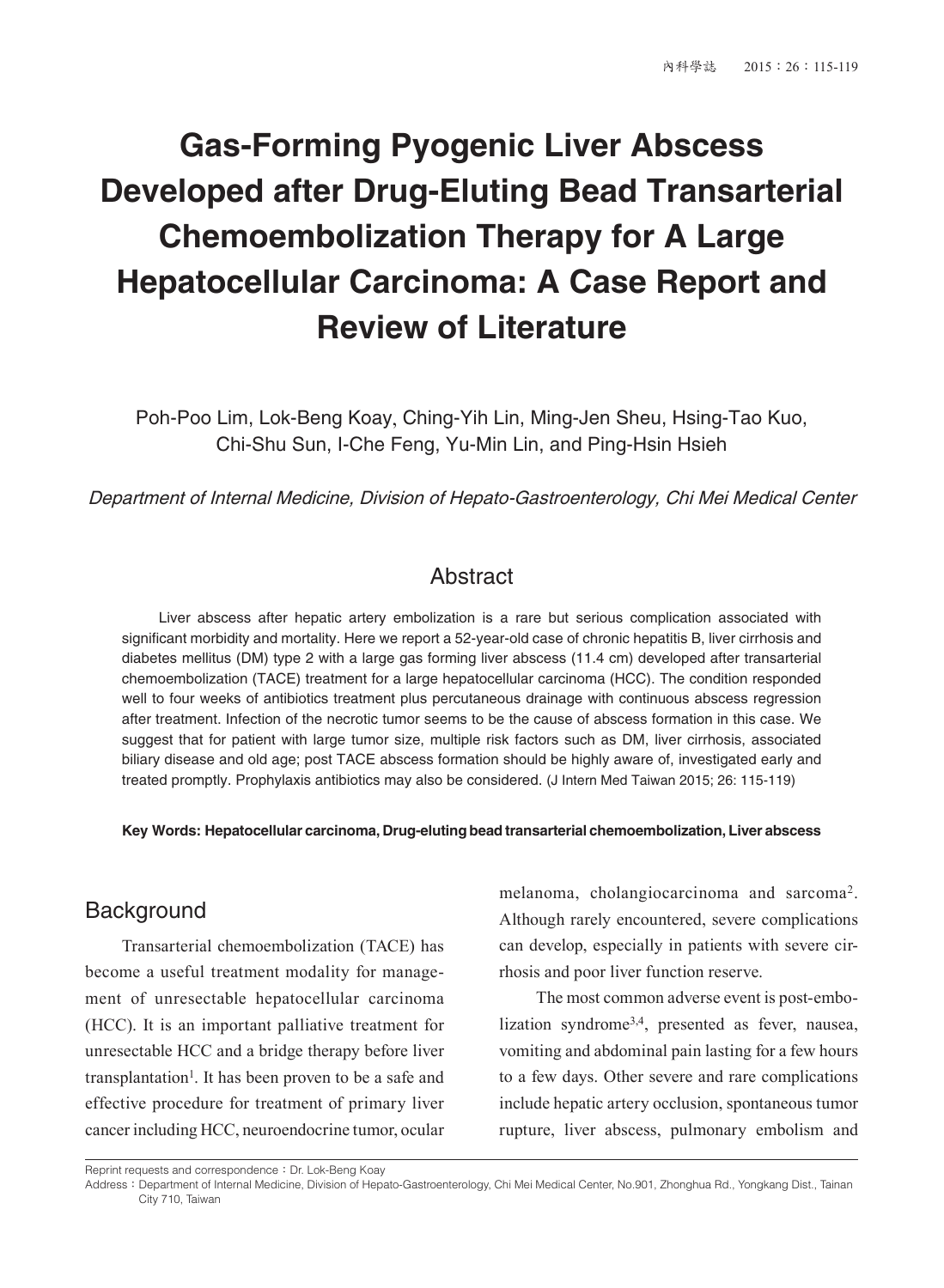perforation of duodenum<sup>5,6</sup>. Of these rare complications, hepatic abscess is rarely encountered and fatal, the incidence was  $0-3.3\frac{3}{3.57}$ . We herein presented a case with huge hepatoma complicated with liver abscess formation after TACE. Literatures of the mechanisms, the risk factors and the management of TACE induced liver abscess were reviewed.

#### Case report

A 52 year-old man with history of chronic hepatitis B, liver cirrhosis (Child-Pugh score 5, classification A) and diabetes mellitus type 2, was admitted to our hospital due to gallbladder stone and a large HCC. Four phase dynamic abdominal computed tomography (CT) shows a lobulated hypodense lesion (about 9.3 x 7.2 x 7.9 cm in size) with early arterial enhancement and late venous phase wash out in segment 5 and 6 of right liver lobe (Figure 1), with marked elevated alpha-fetoprotein level (681.1 ng/mL) confirmed as HCC. The stage was Barcelona clinical liver cancer (BCLC) stage B. Patient refused surgical treatment that he received a drug eluting bead TACE treatment.

Superselective chemoembolization was performed using epirubicin 75 mg and drug-eluting bead (DC bead, 300 -500 μm) embolization. Fever developed on post procedure day 1, post embolization syndrome was impressed initially. However, due to high fever and chills persisted, blood culture was performed and empiric antibiotic was prescribed on post procedure day 3. We had consult infection doctor since fever was not subsided on post procedure day 7, and antibiotic was shifted to ciprofloxacin according to the culture result and drug susceptibility test. Abdominal CT (at day 14) revealed a lobulated lesion with gas and fluid density in segment 5 and 6 treatment site (Figure 2a), gas forming liver abscess developed after TACE was impressed.

A 10-French percutaneous pigtail drain was placed and cultures from the abscess grew



Figure 1. Four phase dynamic abdominal CT shows a lobulated hypodense lesion about 9.3 x 7.2 x 7.9 cm in size with early arterial enhancement and late venous phase wash out in segment 5 and 6 of right liver lobe, diagnosed as HCC.



Figure 2. (a) Abdominal CT performed 14 days after TACE showed a large gas forming abscess; (b) three months after treatment showed regression of abscess and hepatoma in right liver lobe.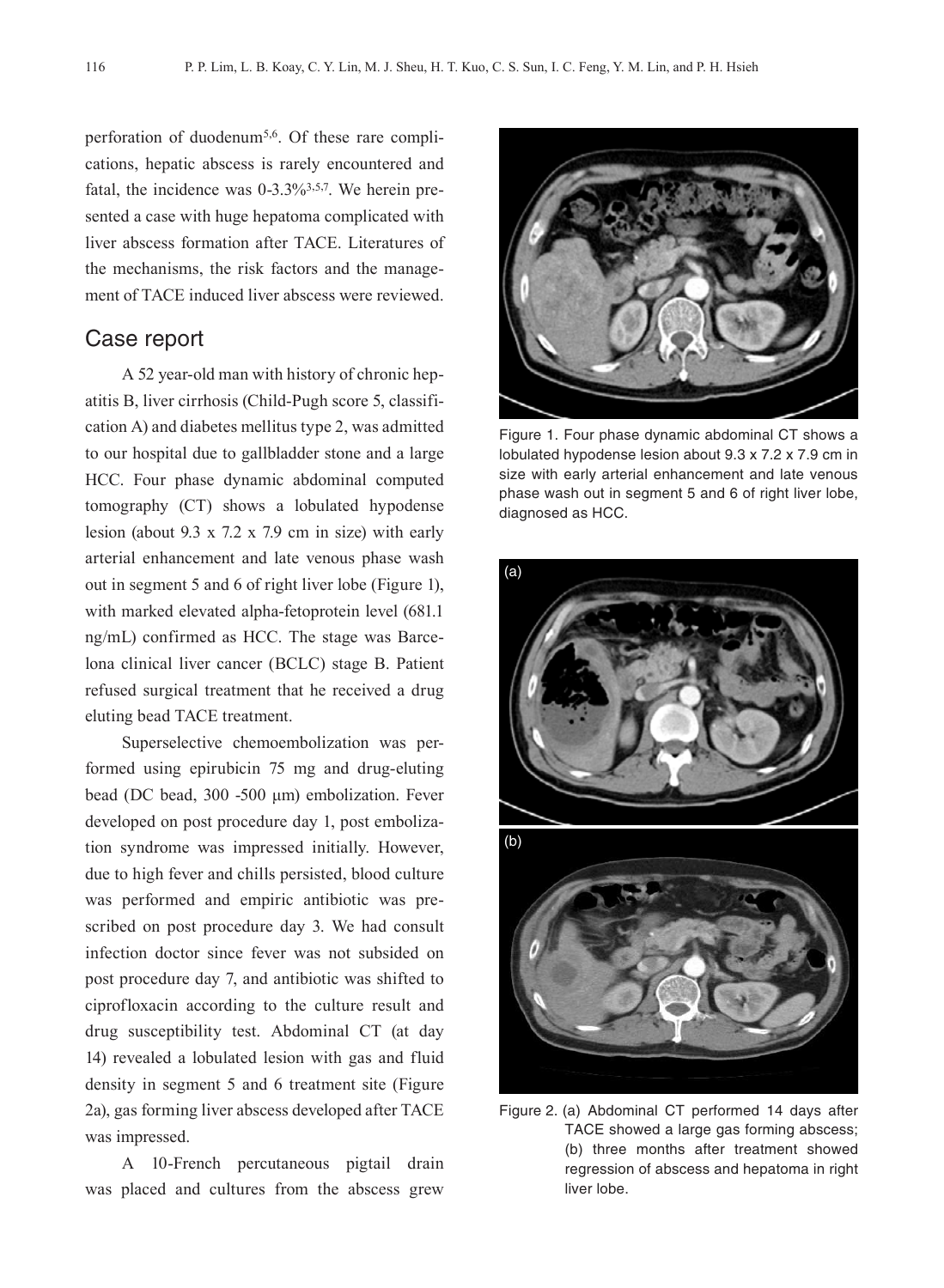*Enterobacter clocae*, consistent with blood culture result. The abdominal pain and anorexia of this patient improved and fever subsided three days after treatment. Follow up abdominal ultrasonography showed regression of abscess size (from 9.8 cm to 4.3 cm, Figure 3a&b) after three weeks of combined antibiotics treatment with drainage.

Serial ultrasonography follow up after discharge showed continued regression of abscess and the latest abdominal CT (3 months post-TACE) reported interval regressed of hepatic abscess and tumor (Figure 2b).

#### **Discussion**

Liver abscess following hepatic artery embolization is a rare but serious complication associated with significant morbidity and mortality. The incidence of abscess formation after TACE ranged



Figure 3. Serial abdominal ultrasonography follows up showed continual abscess regress. (a) Post TACE day 11 and (b) 30 days after treatment.

from 0 to  $3.3\frac{63.57}{7}$ . Common symptoms of TACE induced liver abscess included pain, high-grade fever, nausea, and vomiting 2-4 weeks after treatment8. These symptoms should be differentiated from post embolization syndrome, which usually occurs within the first 72 hours, with less severity. It should be noted that if fever, chills and abdominal pain persists for more than 7 days after TACE, liver abscess should be suspected7,8.

Further image studies, such as gas collection at right upper abdomen on plain abdomen radiography should raise the suspicious of abscess formation; and single or multiple hypodense lesions on abdominal CT can be evidence of liver abscess formation after TACE7. Sometimes, gas forming in the necrotic tissue or air trapped in embolic agent can confound gas forming in an abscess, which occurs in 20-29% of all pyogenic liver abscess<sup>7</sup>. Diagnostic aspiration is the mainstay for definite diagnose in this situation. We were hesitated for performing this procedure due to the concern of tumor seeding, reported to be occurred in  $0\%$  to  $11\%$ <sup>9</sup>. In this case, owing to persistent high fever despite antibiotics treatment, we performed CT examination on day 14 after TACE, was a little bit late for diagnosis of abscess formation. It would be better if CT was arranged immediately after positive blood culture for earlier detection of abscess formation.

Ischemic destruction of the intrahepatic ducts, secondary occlusion of the peribiliary arterial plexus by lipiodol and toxic effects of anticancer drugs on vascular endothelial cells are important mechanism of post TACE liver abscess formation<sup>10,11</sup>. Other causes included bacterial infection superimposed after liver embolization, procedure related infection and immunosuppressant effect of chemotherapeutic agents<sup>5</sup>.

The most common predisposing risk factors were history of bilioenteric anastomosis or incompetent sphincter of Oddi from stenting or prior sphincterotomy<sup>12,13</sup>, up to 7.4% abscess rate reported<sup>13</sup>.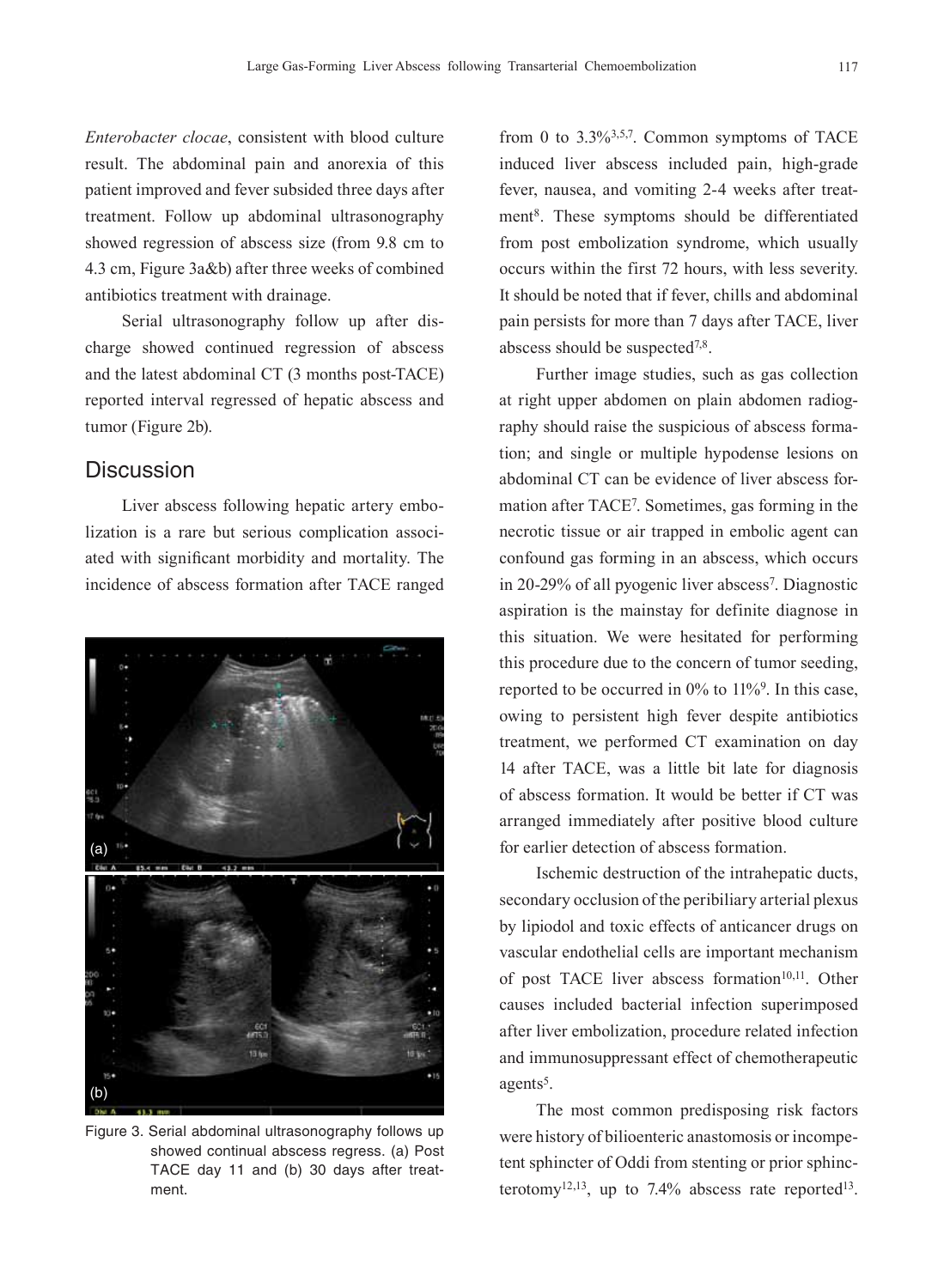Other risk factors included portal vein thrombosis, biliary disease, large tumor size and gastrointestinal malignancy<sup>14</sup>. It is reasonable to use prophylactic antibiotics with coverage of skin and gram negative enteric organisms in patient with these risk factors<sup>12,15,16</sup>. In our case, large tumor size and associated biliary disease (liver cirrhosis and gallbladder stones) seemed to be the predisposing risk factors. There is not yet a conclusion of higher abscess rate in drug-eluting bead TACE than conventional TACE despite that higher abscess rate of drug-eluting bead TACE had been reported by Malagari et al.<sup>17</sup>

Once liver abscess is diagnosed, early percutaneous drainage and broad-spectrum intravenous antibiotics are the first line treatment. Systemic antibiotic treatment alone is probably adequate for small abscesses less than  $5 \text{ cm}$  in diameter<sup>18</sup>; while abscesses larger than 5 cm diameter might need pigtail or surgical drainage combined with antibiotics. The most commonly used antibiotics were second and third-generation cephalosporins (74%) follow by metronidazole (31%) and the penicillin group of antibiotics (19%)18.

However, the outcome of pyogenic liver abscess after TACE was not favorable. Age and abscess size are unfavorable predictors of disease outcome. Larger abscesses are more destructive to the liver, have higher risk of sepsis and hepatic failure, and are especially harmful for patients with underlying hepatitis or cirrhosis<sup>14</sup>. The poorer immunity and comorbidities of older patients also result in higher mortality. In our case, poor prognostic factors included large abscess size (11.4 cm) and multiple comorbidities (liver cirrhosis and diabetes mellitus type 2). Poor prognosis was initially expected but fortunately, after vigorous treatment with percutaneous drainage and broad-spectrum antibiotics, the patient survived and recovered.

### **Conclusion**

TACE induced liver abscess is rare but fatal and

associate with significant morbidity and mortality. Having a high clinical suspicion of this complication is important in recognizing this severe complication. Patient with old age, multiple comorbidities and larger tumor size should be aware due to their higher mortality. Prophylaxis antibiotics may also be considered in patients with predisposing factors.

#### **References**

- 1.Rammohan A, Sathyanesan J, Ramaswami S, et al. Embolization of liver tumors: Past, present and future. World J Radiol 2012; 4: 405-12.
- 2.Brown DB, Geschwind JF, Soulen MC, et al. Society of Interventional Radiology position statement on chemoembolization of hepatic malignancies. J Vasc Interv Radiol 2006; 17: 217-23.
- 3.Poggi G, Pozzi E, Riccardi A, et al. Complications of imageguided transcatheter hepatic chemoembolization of primary and secondary tumours of the liver. Anticancer Res 2010; 30: 5159-64.
- 4.Tasneem AA, Abbas Z, Luck NH, et al. Adverse events following transarterial chemoembolization for hepatocellular carcinoma and factors predicting such events. J Pak Med Assoc 2013; 63: 239-44.
- 5.Xia J, Ren Z, Ye S, et al. Study of severe and rare complications of transarterial chemoembolization (TACE) for liver cancer. Eur J Radiol 2006; 59: 407-12.
- 6.Sakamoto I, Aso N, Nagaoki K, et al. Complications associated with transcatheter arterial embolization for hepatic tumors. Radiographics 1998; 18: 605-19.
- 7.Chen C, Chen PJ, Yang PM, et al. Clinical and microbiological features of liver abscess after transarterial embolization for hepatocellular carcinoma. Am J Gastroenterol 1997; 92: 2257-9.
- 8.Vanderwalde AM, Marx H, Leong L. Liver abscess as a complication of hepatic transarterial chemoembolization: a case report, literature review, and clinical recommendations. Gastrointest Cancer Res 2009; 3: 247-51.
- 9.Stigliano R, Marelli L, Yu D, et al. Seeding following percutaneous diagnostic and therapeutic approaches for hepatocellular carcinoma. What is the risk and the outcome? Seeding risk for percutaneous approach of HCC. Cancer Treat Rev 2007; 33: 437-47.
- 10.Sun Z, Li G, Ai X, et al. Hepatic and biliary damage after transarterial chemoembolization for malignant hepatic tumors: incidence, diagnosis, treatment, outcome and mechanism. Crit Rev Oncol Hematol 2011; 79: 164-74.
- 11.Kim MH, Choi MS, Choi YS, et al. Clinical features of liver abscess developed after radiofrequency ablation and transarterial chemoembolization for hepatocellular carcinoma. Korean J Hepatol 2006; 12: 55-64.
- 12.Mezhir JJ, Fong Y, Fleischer D, et al. Pyogenic abscess after hepatic artery embolization: a rare but potentially lethal complication. J Vasc Interv Radiol 2011; 22: 177-82.